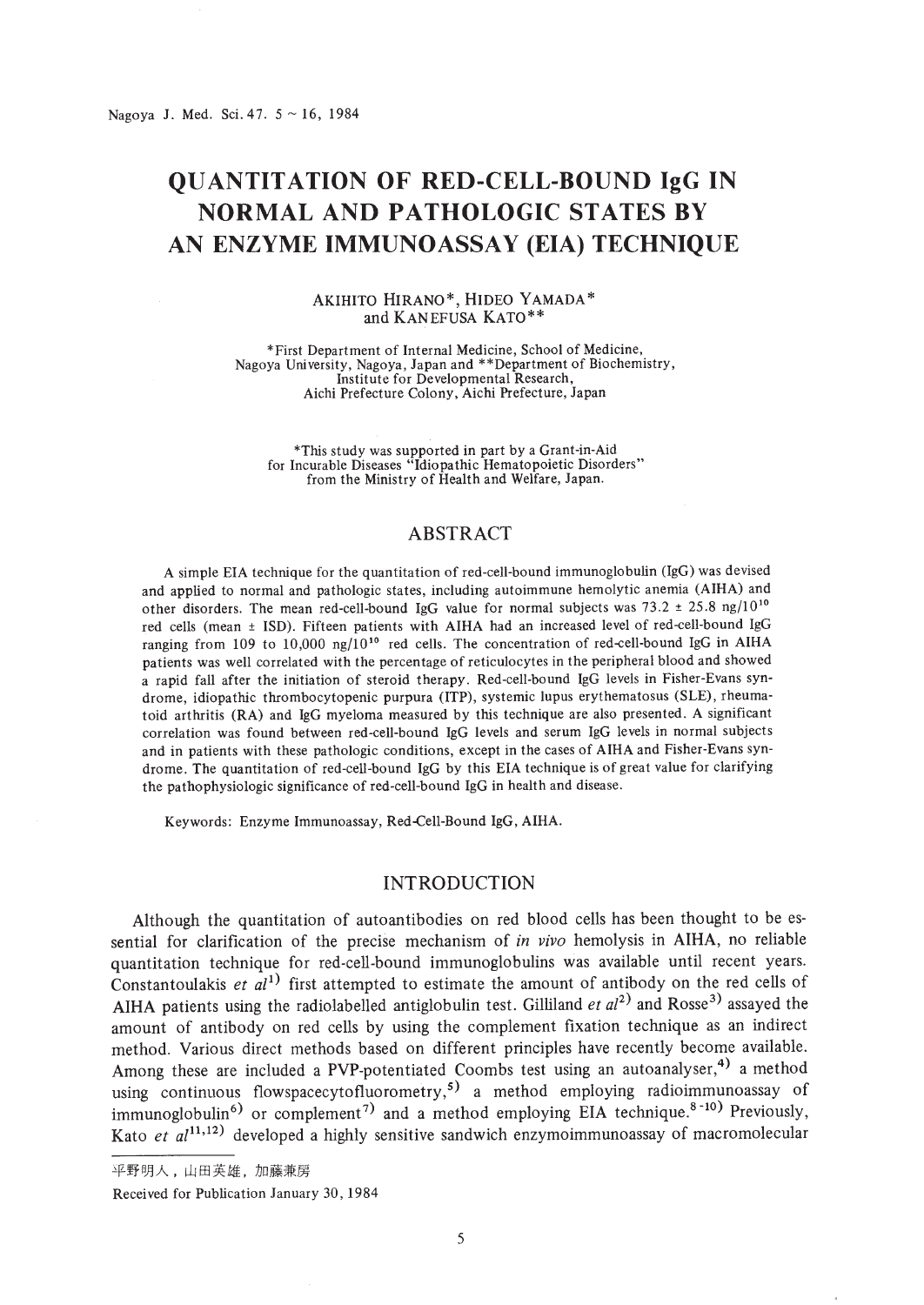antigens using Fab' fraction of rabbit antibody coupled to Beta-O-galactosidase together with  $F(ab')_2$  fraction of rabbit antibody loaded on silicone pieces. Recently, we have succeeded in applying this sandwich EIA for the quantitation of the amount of IgG on the red cells. Here we report the technical details of the method and the results in the quantitation of IgG levels on the red cells in normal subjects and in patients with AIHA or other disease.

#### METHODS

#### *Patients*

Thirty-eight normal subjects and 54 patients were studied. The 54 patients studied were diagnosed as follows: warm-type AIHA with positive or negative Coombs test (15 patients); SLE with negative Coombs test (12 patients); Fisher-Evans syndrome (3 patients); IgG myeloma having serum IgG level of about  $4g/dl$  (3 patients); RA (14 patients); and ITP (7 patients). Among the 15 patients with AIHA, 4 patients were studied before the initiation of therapy, 9 patients during the course of steroid therapy and two patients while off therapy and in remission. The AIHA patients were classified as idiopathic in 13 patients and secondary in 2 patients. Patient No.1. shown in Table 1 was serially studied during the course of disease.

#### *Preparation of Suspension of Red Cell Ghosts*

Five ml of venous blood was collected in a plastic container using heparin as an anticoagulant. Red cells were separated by the Ficoll- Paque (Pharmacia Fine Chemicals, U.S.A.) density gradient method and the buffy coat was removed. Then the red cells were counted, washed six times in saline, and a 10% red cell suspension was prepared. After freezing and thawing the red cells, disrupted red cell ghosts were centrifuged at 35 ,000g for 20 min at 4°C. The precipitate was then washed twice with saline under the same conditions. The fragments of membranes obtained were resuspended to give a concentration equivalent to  $10^{10}$  red cells/3 ml in 0.01M sodium phosphate buffer, pH 7.0, containing  $0.1M$  NaCl, 1 mM MgCl<sub>2</sub>,  $0.1\%$  bovine serum albumin and  $0.1\%$  $\text{Na}\text{N}_3$  (buffer A). They were finally treated by ultrasonication at maximum intensity for 10 sec in an ice bath. This suspension was prepared within 8 hours after the collection of the blood and was stored at  $-20^{\circ}$ C until use. Additional ultrasonication was performed before each measurement. The stored red cell membrane suspension has continued to allow reproducible red-cellbound IgG measurement after storage of more than 3 months.

#### *Principle of Enzyme Immunoassay*

Suspensions of red cell ghosts or aliquots of standard human IgG were incubated with silicone pieces and subsequently measured fluorometrically by the addition of Beta-O-galactosidase labelled rabbit antihuman IgG and 4-methylumbelliferyl-beta-O-galactoside (4MUG) as a substrate.

#### *Preparation ofAntibody-Loaded Silicone Pieces and Antibody-Enzyme Complex*

The  $F(ab')_2$  and Fab' fragments of IgG were prepared from commercial gamma-chain-specific rabbit antihuman IgG (Cappel Laboratories, Inc., U.S.A.). The  $F(ab')_2$  fragments were then loaded on silicone pieces. Fab' fragments prepared from the  $F(ab')_2$  fragments were conjugated with beta-D-galactosidase from E.Coli using the method described by Kato *et al.*<sup>11,12</sup>)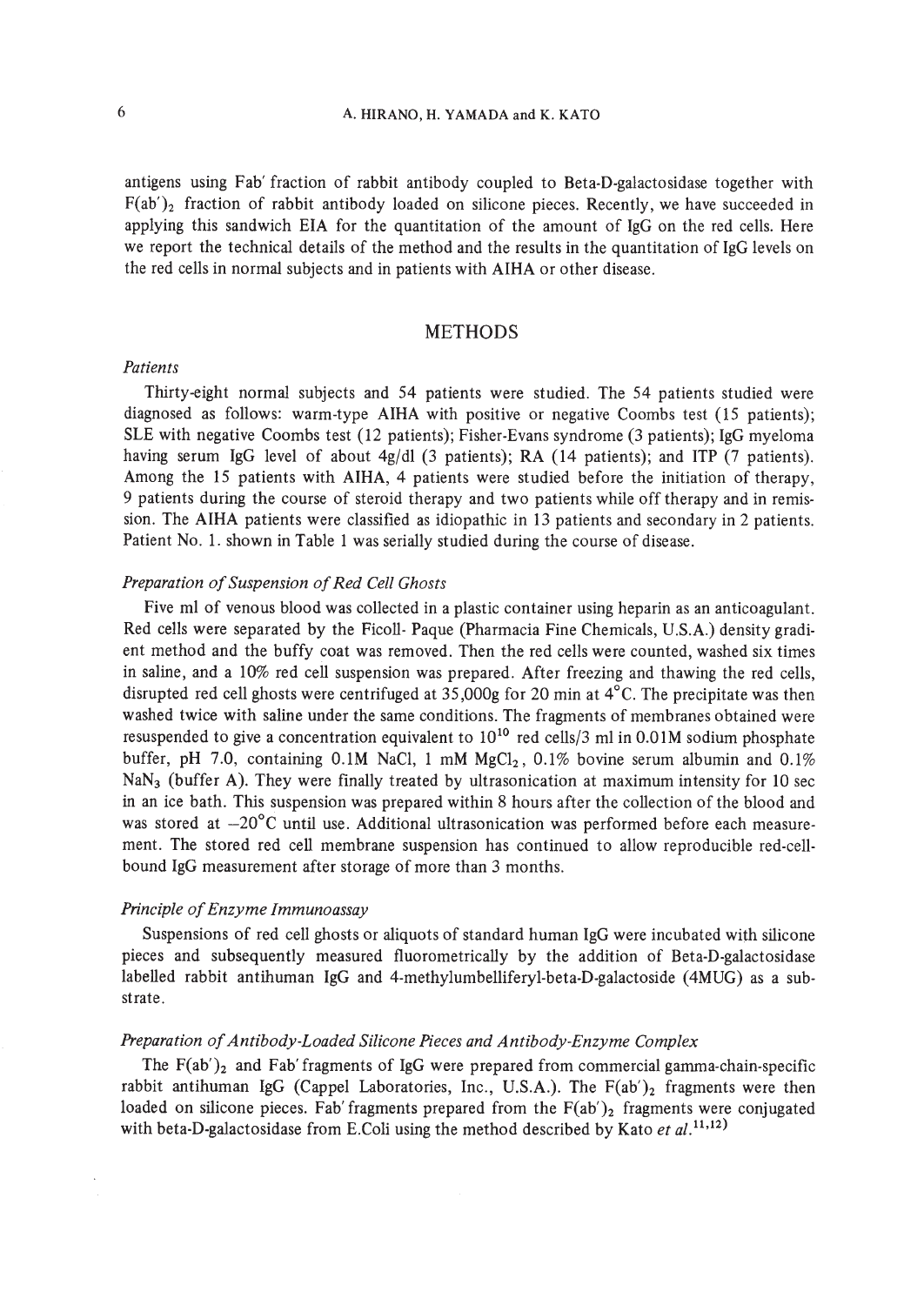#### RED-CELL-BOUND IgG BY AN ENZYME IMMUNOASSAY AKIHITO HIRANO, HIDEO YAMADA and KANEFUSA KATO

#### *Assay Procedures ofRed-Cel/-Bound IgG*

Each of the rabbit  $F(ab')_2$  antihuman IgG-loaded silicone pieces was incubated in 0.4 ml of  $0.01M$  sodium phosphate buffer, pH 8.0, containing 0.3M NaCl, 1 mM MgCl<sub>2</sub>, 0.1% bovine serum albumin,  $0.5%$  gelatin,  $0.1%$  NaN<sub>3</sub> and 2 mM N-ethylmaleimide (buffer G) with 0.1 ml of suspension of red cell ghosts or standard IgG suspension. The mixture was incubated at  $30^{\circ}$ C for 3 hours with shaking. Each piece was washed twice in buffer A and incubated with antibodyenzyme complex in 0.15 ml of buffer A overnight and transferred to another test tube. After incubation of each piece with 50 ul of  $10^{-4}$ M 4MUG for 10 min at  $30^{\circ}$ C with shaking, 2.5 ml of O.IM glycin-NaOH buffer (pH 10.3) was added and the amount of 4-methylumbelliferone (4MU) formed was measured by a spectrofluorometer. Wave lengths used were 360 nm for excitation and 450 nm for emission analysis. All assays of the red-cell-bound IgG were performed in duplicate.

#### *Precision of the Assay and Calculation of Red-Cell-Bound IgG*

A sigmoidal standard curve was obtained between 1 and 300 ng/ml for soluble IgG (Fig 1). The values for red-cell·bound IgG were obtained from the standard calibration curve for soluble IgG (Fig 1). The concentration of red-cell-bound IgG was expressed in  $\text{ng}/10^{10}$  red cells. The

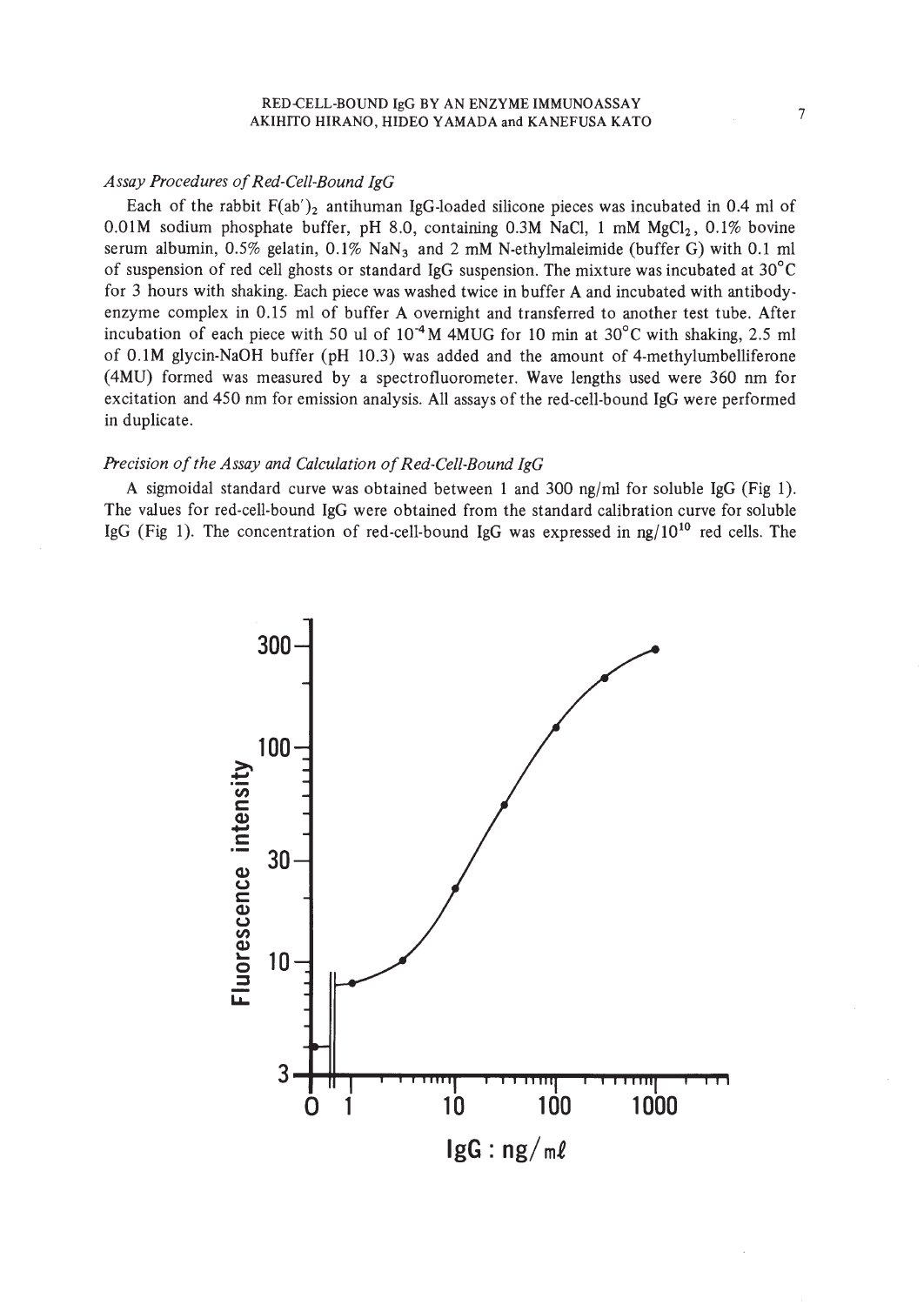influence of the red cell membrane on the assay of soluble IgG was measured by adding known quantities of human IgG to a suspension of red cell ghosts. The reduction ofsoluble IgG values was found to be about 30% (Fig 2). When the value of red-cell-bound IgG was very high, an appropriate dilution of samples with buffer A was carried out. The value curve obtained from the diluted specimen was almost parallel to that obtained from the undiluted specimen. (Fig 3) The reproducibility of this assay was confirmed by duplicate testing of a normal (mean 44.4 ng, SD 2.6, cv 5.9%) and an abnormal sample (mean 10,000 ng, SDl,200, cv 12%).

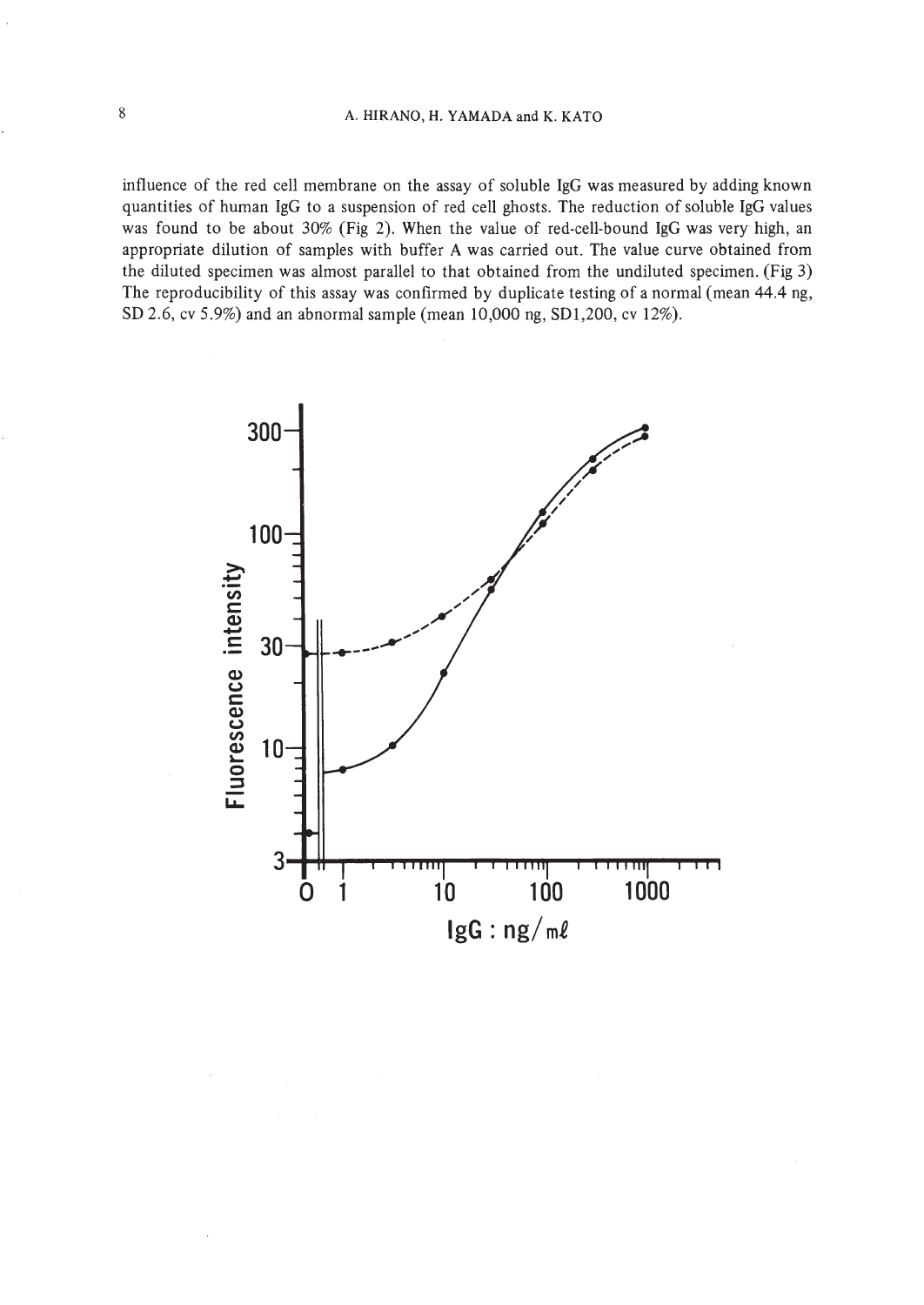

## RESULTS

#### *The Quantity ofRed-Cell-Bound IgG in Normal Subjects*

The red cells from 38 normal donors were shown to have IgG values ranging from 35 to  $120 \text{ ng}/10^{10}$  red cells (mean 73.2 ng, SD 25.8) (Fig. 4).

# *The Quantities ofRed-Ceil-Bound IgG in Patients with AIHA and Other Diseases AIHA (Fig.* 4) *(Table* 1)

Table 1 shows the values of red-cell-bound IgG and the hematological data in 15 patients with AIHA. Prior to therapy, four patients with AIHA who had positive, direct and indirect Coombs test had cell-bound IgG values of  $6,500, 7,000, 8,500$  and 10,000 ng/ $10^{10}$  red cells, respectively (mean 8,000.0 ng, SD 1,581.1). Serial measurements of red-cell-bound IgG, hemoglobin con· centration and reticulocyte count were performed in one patient (No. I) during the course of the disease (Fig. 5). A slow reduction of red-cell-bound IgG was observed during steroid therapy. In 9 AIHA patients undergoing treatment and who had only a positive direct Coombs test, red-cell-bound IgG values varied from 346 to 2,500 ng/10<sup>10</sup> red cells (mean 1,349.0 ng, SD 813.4). In another two patients with AIHA, whose Coombs test became negative after steroid treatment, red-cell-bound IgG values were 109 and 204 ng/ $10^{10}$  red cells, respectively (mean 156.5 ng, SD 67.2).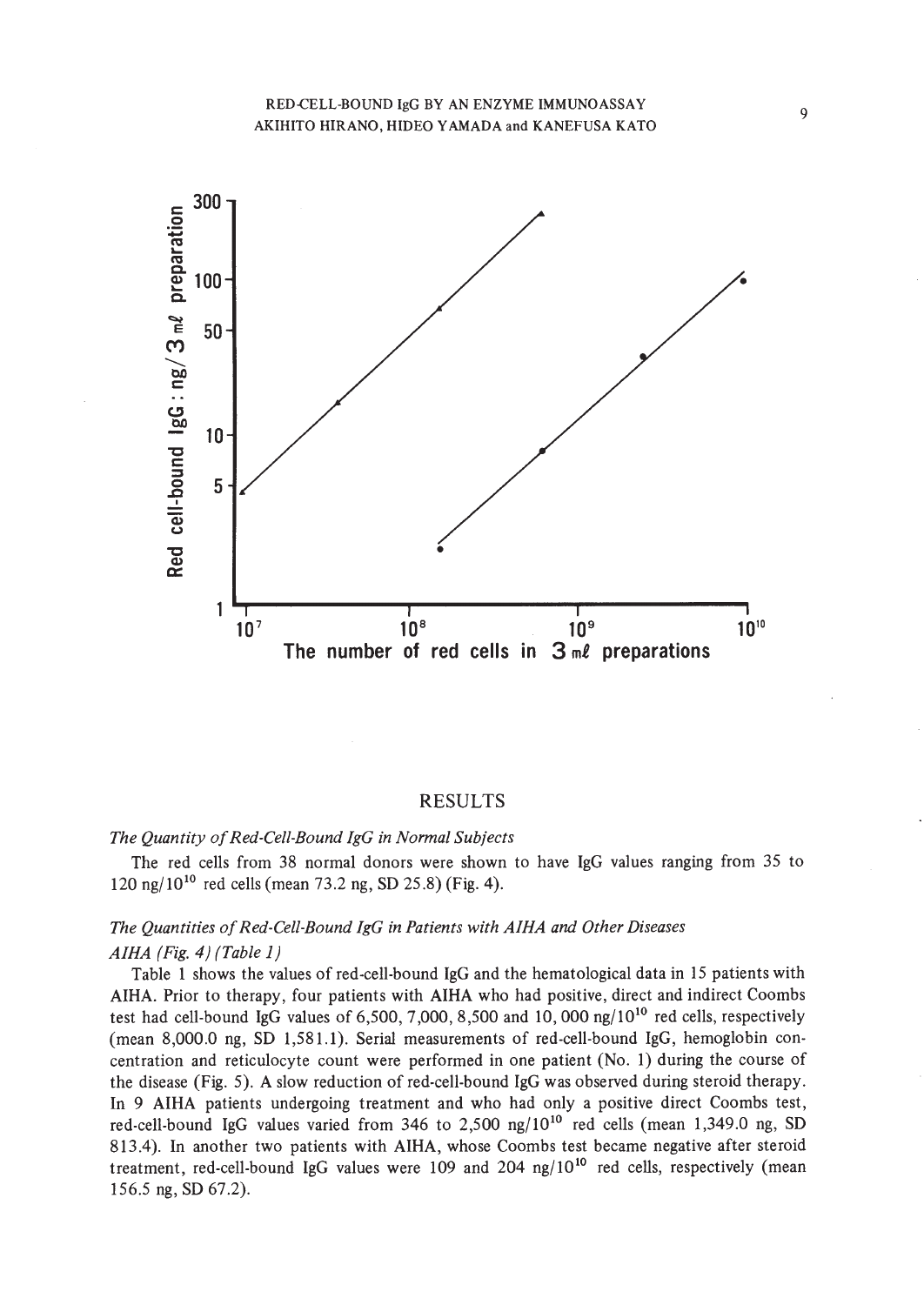

Table 1. Hematological and serological data of 15 patients with autoimmune hemolytic anemia

|                | Case Name Age |    | Sex | Hb<br>(g/dl) | Retics<br>$(\%)$ | Red-cell-bound IgG<br>$(ng/10^{10}$ red cells) | Direct<br>Coombs | Indirect<br>Coombs |
|----------------|---------------|----|-----|--------------|------------------|------------------------------------------------|------------------|--------------------|
| $\mathbf{1}$   | Y.M.          | 43 | M   | 7.7          | 22.0             | 10000                                          | $^{(+)}$         | $^{(+)}$           |
| $\overline{2}$ | S.W.          | 33 | M   | 9.2          | 15.0             | 8500                                           | $^{(+)}$         | $(+)$              |
| 3              | K.O.          | 70 | M   | 7.8          | 14.0             | 7000                                           | $(+)$            | $^{(+)}$           |
| 4              | T.H.          | 43 | F   | 3.6          | 34.4             | 6500                                           | $^{(+)}$         | $^{(+)}$           |
| 5              | Y.I.          | 42 | M   | 11.2         | 6.2              | 2500                                           | $(+)$            | $(-)$              |
| 6              | M.O.          | 78 | M   | 15.7         | 6.6              | 2210                                           | $(+)$            | $(-)$              |
| 7              | T.K.          | 42 | F   | 12.1         | 0.6              | 1865                                           | $^{(+)}$         | $(-)$              |
| 8              | T.M.          | 70 | M   | 6.7          | 15.3             | 1780                                           | $(+)$            | $(+)$              |
| $9*$           | N.B.          | 30 | F   | 13.1         | 0.4              | 1340                                           | $^{(+)}$         | $(-)$              |
| 10             | A.M.          | 33 | F   | 12.8         | 0.3              | 1280                                           | $^{(+)}$         | $(-)$              |
| 11             | M.T.          | 38 | F   | 10.4         | 1.1              | 420                                            | $(+)$            | $(+)$              |
| 12             | S.O.          | 55 | M   | 7.8          | 8.8              | 400                                            | $(+)$            | $(-)$              |
| 13             | K.T.          | 79 | M   | 12.6         | 0.8              | 346                                            | $(+)$            | $(-)$              |
| $14*$          | S.A.          | 42 | F   | 12.0         | 0.5              | 204                                            | $(-)$            | $(-)$              |
| 15             | M.A.          | 54 | F   | 10.0         | 0.4              | 109                                            | $(-)$            | $(-)$              |

\*Secondary AIHA due to SLE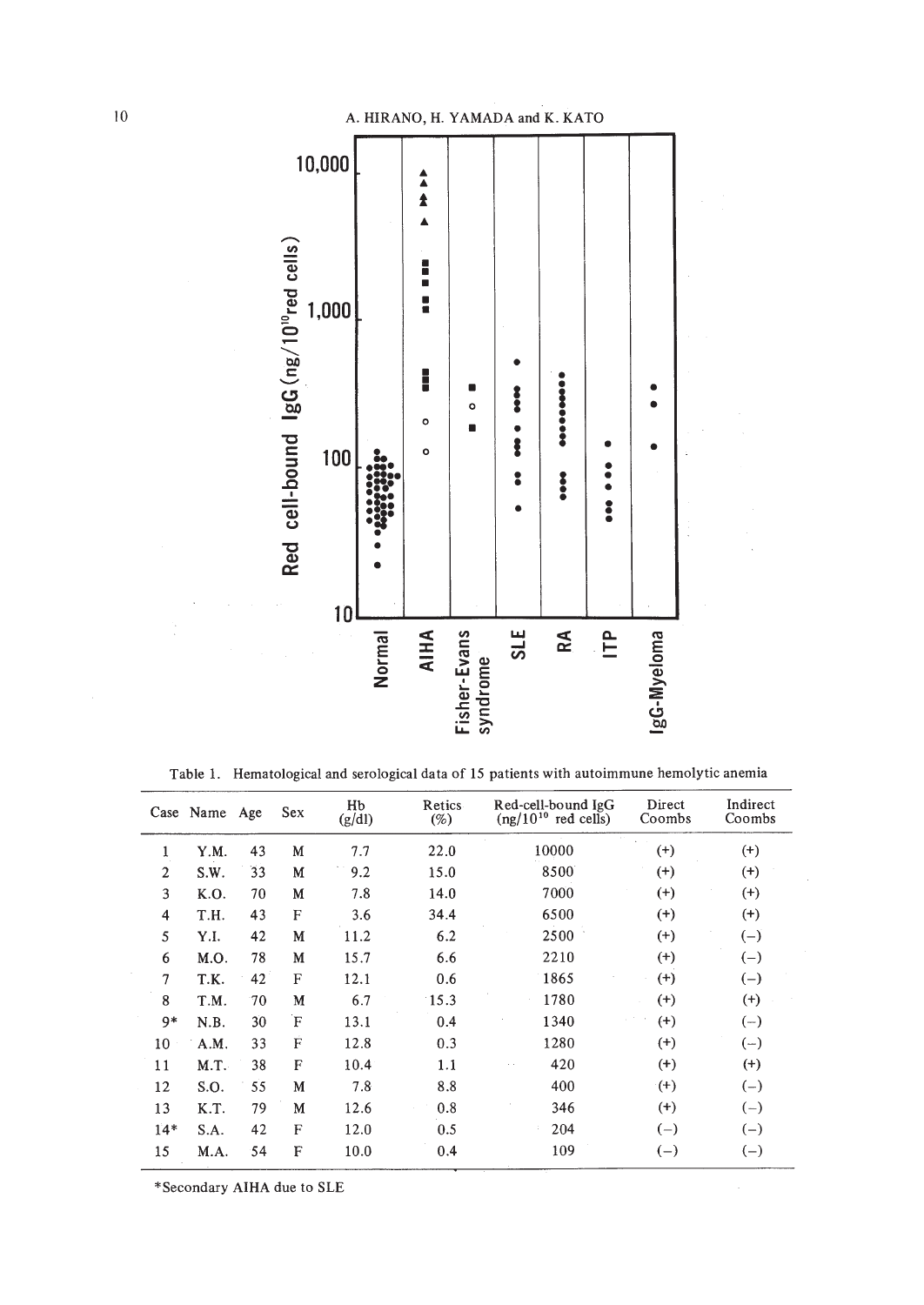

#### *Fisher-Evans syndrome (Fig.* 4)

Two patients with a positive direct Coombs test and a negative indirect Coombs test, had red-cell-bound IgG values of 188 and 360 ng/ $10^{10}$  red cells, respectively. Another patient whose Coombs test became negative after steroid treatment had a red-cell-bound IgG value of 260  $ng/10^{10}$  red cells. The mean value in these groups was 269.3, SD 86.4.

# *SLE, RA, ITP, and Myeloma (Fig.* 4)

Twelve SLE patients with negative Coombs test had red-cell-bound IgG values ranging from 53 to 534 ng/19<sup>10</sup> red cells (mean 214.8 ng, SD 137.8). Red-cell-bound IgG values in 14 patients with RA ranged from 68 to 414 ng/10<sup>10</sup> red cells (mean 209.3 ng, SD 113.9). Seven patients with ITP had red-cell-bound IgG values ranging from 47 to 136 ng/10<sup>10</sup> red cells (mean 81.2 ng, SD 32.0). Three IgG myeloma patients with serum IgG levels of about 4 g/dl had cell-bound IgG values ranging from 136 to 365 ng/10<sup>10</sup> red cells (mean 223.0 ng, SD 124.0).

# *Correlation between Red-Cell-Bound IgG Value and Reticulocyte Percentage in Peripheral Blood in Patients with AIHA (Fig. 6)*

A significant correlation was found between red-cell-bound IgG values and reticulocyte percentages of blood in 15 patients with AIHA ( $r = +0.770$ ,  $p < 0.002$ ).

#### *Correlation between. Red:Cell-Bound IgG Value and Serum IgG Level (Fig:.* 7)

In normals and patients who had SLE, RA, ITP and IgG myeloma, a significant correlation was found between all their red-cell-bound IgG values and serum IgG levels ( $r = +0.720$ ,  $p < 0.005$ ).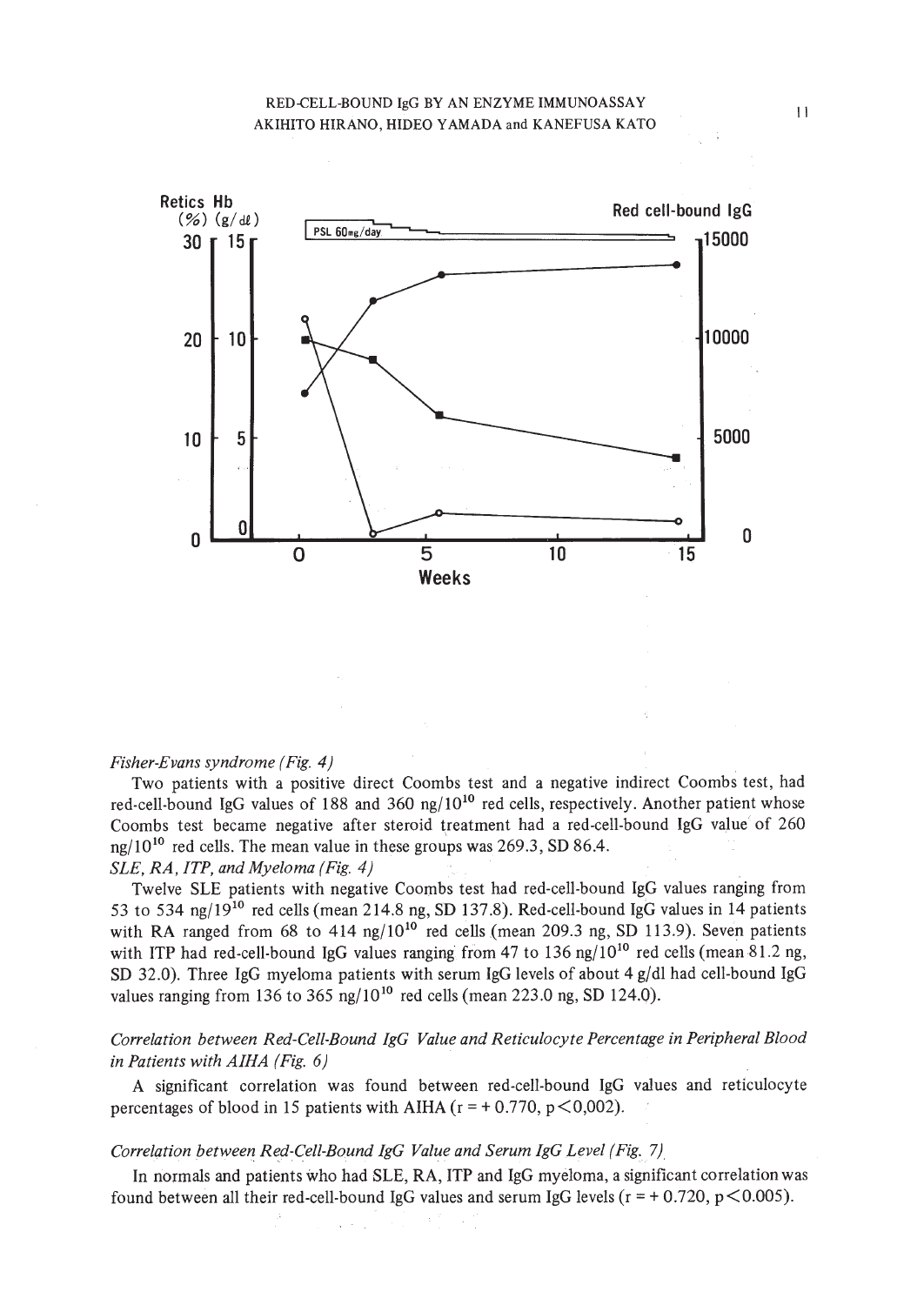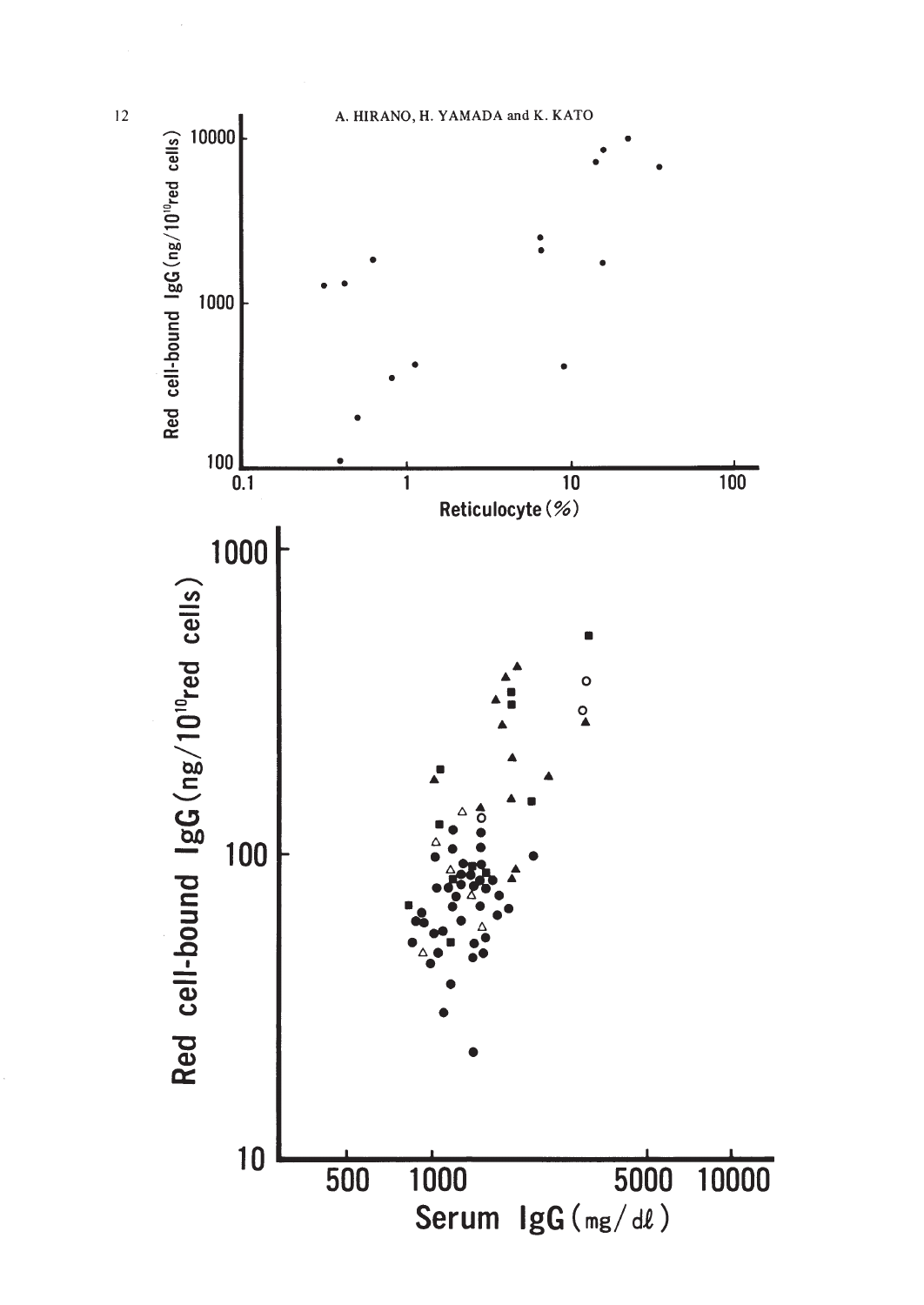# RED-CELL-BOUND IgG BY AN ENZYME IMMUNOASSAY AKIHITO HIRANO, HIDEO YAMADA and KANEFUSA KATO

## DISCUSSION

We were able to detect as little as one ng of immunoglobulin on human red cell membranes by employing a technique based on the principle described by Kato *et* al. 11,12) The simplicity and reproducibility of this technique proved it to be an accurate and practical assay system for red-ceIl-bound immunoglobulin in the clinical laboratory. With this technique sonicated red cell membrane preparations can be used instead of red cell eluates. Although several techniques have been described for antibody elution from red cells, different methods are now employed for IgG and IgM antibodies on red cells. We prefer red cell membrane preparation to red cell eluate due to its simplicity and superiority in the IgM antibody assay. We can obtain reproducible results from sonicated red cell membranes prepared from a small volume of blood, (usually 5 ml) which can be stored stably at  $-20^{\circ}$ C for many months. Batches of beta-D-galactosidase-antibody complex are also stable, and the same batch, once prepared, can be used over a period of many months. Values for cell·bound IgG in normals here coincide with values obtained by previous researchers using other methods.

We detected 19-39 molecules of IgG per red cell in normal subjects. The number of IgG molecules per normal red cell was  $24-34$  by Gilliland *et al*,<sup>2)</sup> less than 35 by Tsunematsu,<sup>6)</sup> less than 50 by Rosse,<sup>13)</sup> less than 25 by Wilkinson *et al*<sup>14)</sup> and less than 54 by Bodensteiner  $et al$ ,<sup>10)</sup> respectively. It is thus confirmed that a small but definite amount of tightly bound IgG is present on normal red cells. However, the biological significance of this red-cel-bound IgG remains to be elucidated, although some evidence has suggested its possible role in the mechanism of removal of senescent red cells<sup>15)</sup> and in the IgG-binding function of the normal red cell plasma membranes. 16)

The present study demonstrated that patients with AIHA who had a positive direct Coombs test had a markedly increased level of red-cell-bound IgG in the range of  $346-10,000$  ng/ $10^{10}$ red cells. The levels of red-cell-bound IgG in most patients with AIHA, at diagnosis or in relapse, are high enough to be readily distinguishable from those in SLE and RA. We also demonstrated that there is a significant correlation between the amount of red-cell-bound IgG and the reticulocyte percentage in peripheral blood of AIHA patients. Constantoulakis *et* al<sup>1)</sup> reported high and widely varying concentrations of antibody on the red cells of patients with Coombs positive AIHA using an anti-IgG labelled with <sup>131</sup>I, but there was no correlation between the amount of antibody on red cells and red cell survival time. However, Rosse<sup>3)</sup> reported a clear relationship between the amount of red-cell·bound antibody and the rate of hemolysis in direct Coombspositive AIHA. He further demonstrated that the alterations in the concentrations of red·ceIlbound antibody and serum autoantibody were induced either by the administration of prednisolone or by the removal of the spleen. Gilliland *et*  $al^{17}$  detected abnormal quantities of IgG ranging from 70 to 434 molecules on red cells from patients with Coombs-negative AIHA, most of whom achieved clinical remission after steroid therapy. In our study, a rapid or slow reduction in red-cell-bound IgG was observed during steroid therapy in three patients with AIHA. However, relatively high levels of red-ceIl-bound IgG persisted even after normalization of hemoglobin concentraiton. These facts may indicate that the administration of steroids reduces the quantity, though not to normal levels, of red-cell-bound IgG in patients with AlHA, along with normalizaiton of hemoglobin levels. From these findings in AIHA it has been shown that the quantity of IgG on red cells is one ofthe major factors in the rate of hemolysis *in vivo,* although it may occasionally be dependent on the characteristics of the individual autoantibodies. Furthermore, it has been shown that, in AIHA patients, more than 138 IgG molecules per red cell are required to make the Coombs test distinctly positive. This finding is in accordance with the fact reported by Dupuy et  $al^{18}$ ) that as few as 250-500 molecules of IgG per cell are sufficient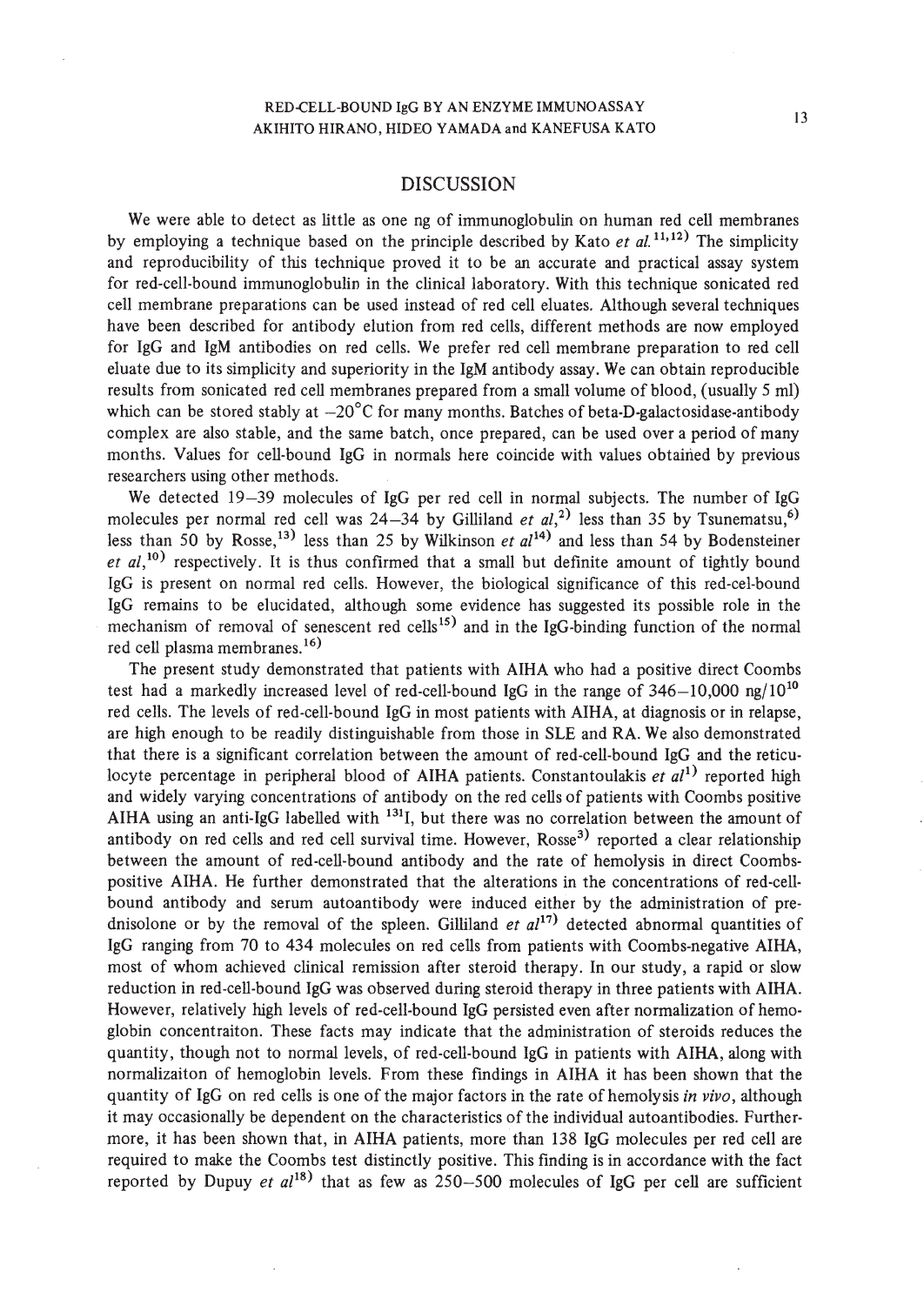to give a positive Coombs test. Red-ceIl-bound IgG can be used as a monitoring parameter during the treatment of individual patients with AIHA.

On the other hand, increased levels of red-ceil-bound IgG were also detected in some patients with SLE, RA and IgG myeloma in this study. Half of the patients with SLE and RA had levels high enough to give a positive direct Coombs test, although none had evidence of hemolytic anemia. Also, two patients with IgG myeloma in this study had markedly increased levels of redcell-bound IgG without evidence of hemolytic anemia, although Bodensteiner *et al*<sup>10</sup> recently reported normal red-cell-bound IgG levels in patients with IgG myeloma. Gilliland *et*  $al^{2}$  demonstrated increased levels of red-ceIl-bound IgG in SLE and RA. In this study we found a significant correlation between red-cell-bound IgG and serum IgG level in both normals and patients with SLE, RA, ITP and IgG myeloma as <sup>a</sup> whole, although none had acorrelation between red-cellbound IgG value and reticulocyte percentage of blood. Thus, their red-ceIl-bound IgG does not always represent autoantibody but may represent isoantibody or non-specifically absorbed IgG in non-immune or immune processes. In this sense, a newer, direct assay technique such as the enzyme immunoassay described here may prove to be a useful tool to analyze the pathophysiologic roles of red-cell-bound IgG in various conditions. This method seems to be especially useful in AIHA since the amount of autoantibody on red cells is one of the major indicators of hemolysis in warm-type AIHA. This technique can also be used for detecting antibodies which are free in the serum or antigens on red cells to which various types of antibodies bind.

# ACKNOWLEDGEMENTS

The authors are grateful to Professor Itsuro Sobue, 1st Department of Internal Medicine, Nagoya University School of Medicine, for his encouragement throughout this study and for his critical review of the manuscript.

## REFERENCE

- 1) Constantoulakis, M., Costea, N., Schwartz, R.S. *et al.* Quantitative studies of the effect of red-blood-cell sesnsitization on *in vivo* hemolysis. *J. Gin. Invest.,* 42, 1790-1801, 1963. ..
- 2) Gilliland B.C., Leddy, J.P. & Vaughan, J.H. The detection of cell-bound antibody on complement-coated human red cells. *J:Gin: Invest.,* 49,898-906, 1970.
- 3) Rosse, W.F. Quantitive immunology of immune hemolytic anemia. I. The fixation of Cl by autoimmune antibody and heterolougs anti-lgG antibody. II. The relationship of cell-bound antibody to hemolysis and the effect of treatment. *J. Gin. Invest.,* 50, 727 -743, 1971.
- 4) Burkart, P., Rosenfield, R.E., Hsu, T.C.S. *et al.* Instrumented PVP-augmented antiblobulin test. I. Detection of allogenic antibodies coating otherwise normal erythrocytes. II. Evaluation of acquired hemolytic anemia. *Vox Sang.,* 26, 289-325, 1974. . and the effect of treatment. J. Clin. Invest., 50, 727-743, 1971.<br>Burkart, P., Rosenfield, R.E., Hsu, T.C.S. et al. Instrumented PVP-augmented antiblobulin te<br>tion of allogenic antibodies coating otherwise normal erythroc
- 5) Meulen, F.W., van der Bruin, H.G., de Goosen, P.C.M., et al. Quantitative aspects of the destruction of red cells sensitized with IgG.1 autoantibodies: An application of flowcytofluorometry. *Br. J. Haematol.,*
- 6) Tsunematsu, T. Autoimmune mechanism in pathogenesis of hematological disorders, with special reference to idiopathic acquired autoimmune hemolytic anemia (Abstruct). *Japan. J. Clin. Hemat.*, 13, 499, 1972. (in Japanese)
- 7) Chaplin, H., Nasingkla, M. & Montoe, M.C. Quantitation of blood cell-bound C3d in normal subjects and random hospitalized patients. *Br. J. Haematol.,* 48, 69-78, 1981.
- 8) Osborne, W.R.A. & Giblett, E.R. Enzyme-linked immunosorbent assay for the indirect anti-human globlin test. *Acta Haematol.,* 63, 124-127, 1980.
- 9) Leikola, 1. & Perkins;' H.A. Enzyme-linked antiglobulin test: An accurate and simple method to quantify . red cell antibodies. *Transfusion,* 20, 138-144, 1980.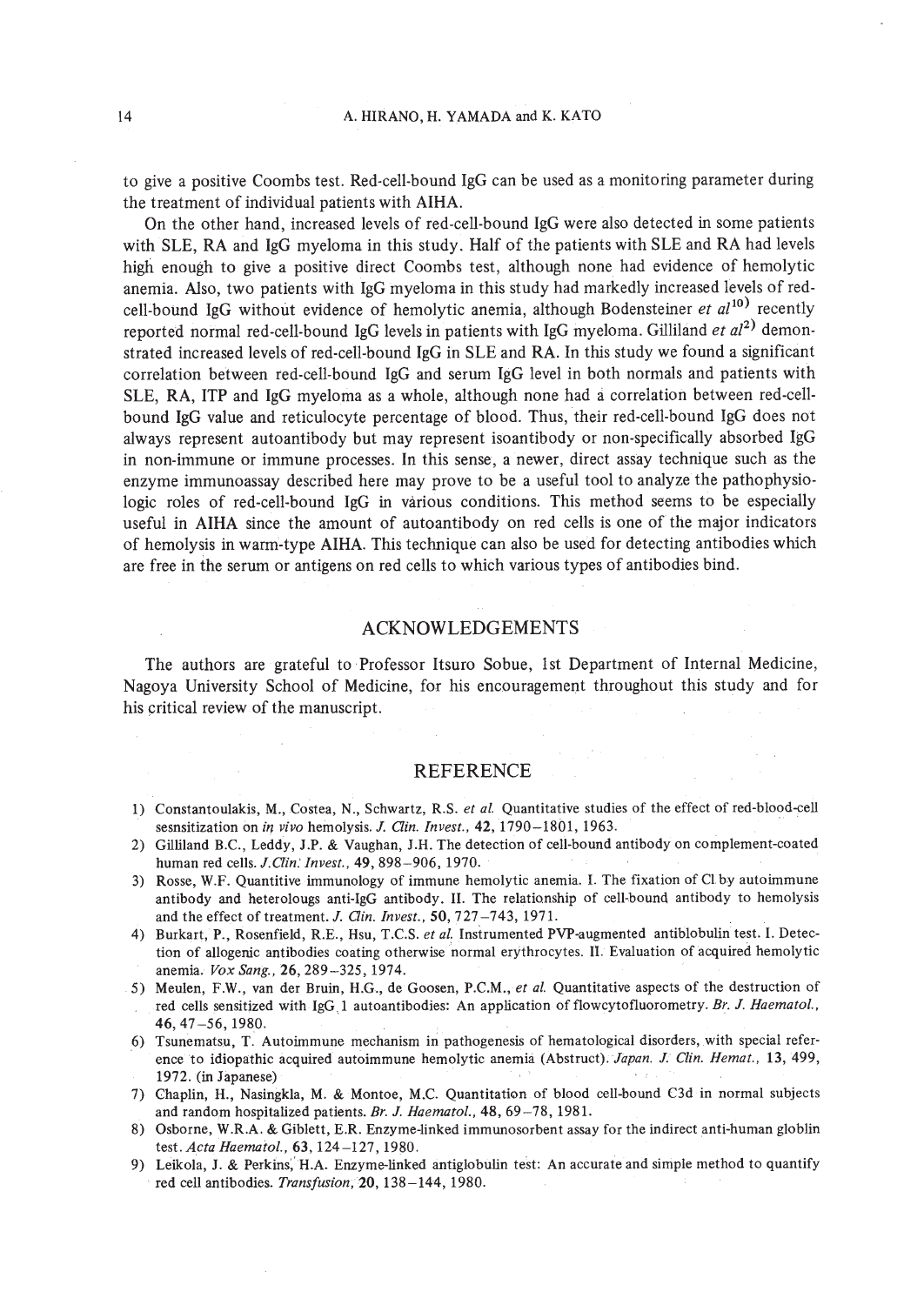# RED-CELL-BOUND IgG BY AN ENZYME IMMUNOASSAY AKIHITO HIRANO, HIDEO YAMADA and KANEFUSA KATO

- 10) Bodensteiner, D., Brown, P., Skikne, B. *et al.* The enzyme-linked immunosorbent assay: Accurate detection of red blood cell antibodies in autoimmune hemolytic anemia. *Am.* J. *Gin. Pathol.,* 79, 182-185, 1983.
- 11) Kato, K., Hamaguchi, Y., Okawa, S. *et al.* Use of rabbit antibody IgG-loaded silicone pieces for the sandwich enzymoimmunoassay of macromolecular antigens. J. Biochem., 81, 1557-1566, 1977.
- 12) Kato, K., Fukui, H., Hamaguchi, Y. *et al.* Enzyme-linked immunoassay: Conjugation of the Fab' fragment of rabbit IgG with Beta-D-galactosidase from E. Coli and its use for immunoassay. J. *Immunol.,* **116,** 1554-1560, 1976.
- 13) Rosse, W.F. The detection of small amounts of antibody on the red cell in autoimmune hemolytic anemia. *Series Haematologica,* 7,358-366,1974.
- 14) Wilkinson, L., Yam, P., Petz, L. *et al.* Erythrocyte autoantibodies in sickle cell disease. *Transfusion,* 15,512-513,1975.
- 15) Kay, M.M.B. Mechanism of removal of senescent cells by human macrophages in situ. *Proc. Natl. Acad.* Sci. U.S.A., **72**, 3521-3525, 1975.
- 16) Victoria, E.J., Mahan, L.C. & Masouredis, S.P. The IgG binding function of the normal red cell plasma membranes: Identification of integral polypetides that bind IgG. *Br.* J. *Hamatol.,* **SO,** 101.~110, 1982.
- 17) Gilliland, B.C. Coombs-negative hemolytic anemia. *Semin. Haematol.,* 13,267 -275, 1976.
- 18) Depuy, M.E., Elliot, M. & Masouredis, S.P. Relationship between red cell bound antibody and agglutinin in the antiglobulin reaction. *Vox Sang (Basel),* 9,40, 1964.